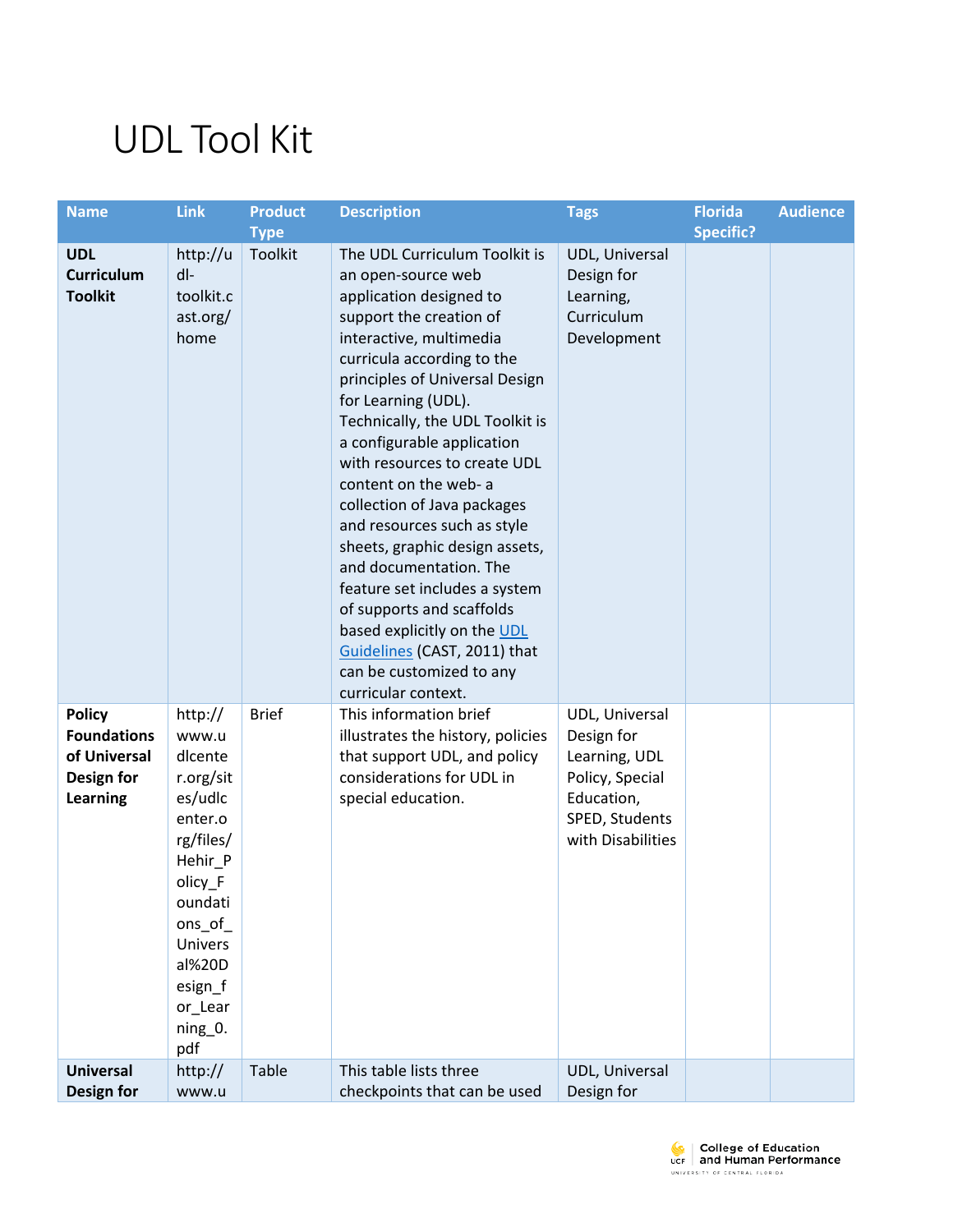| <b>Learning</b><br><b>Guidelines</b>                                                                                                                                         | dlcente<br>r.org/sit<br>es/udlc<br>enter.o<br>rg/files/<br>UDL <sub>G</sub><br>uideline<br>$s$ $v2\%2$<br>$00 -$<br>Organiz<br>er_0.pd<br>f |         | as guidelines to implement<br>UDL in special education<br>classrooms.                                                                                                                                                                                                                                                                                                                                       | Learning,<br>Special<br>Education,<br>SPED, Students<br>with Disabilities                                           |  |
|------------------------------------------------------------------------------------------------------------------------------------------------------------------------------|---------------------------------------------------------------------------------------------------------------------------------------------|---------|-------------------------------------------------------------------------------------------------------------------------------------------------------------------------------------------------------------------------------------------------------------------------------------------------------------------------------------------------------------------------------------------------------------|---------------------------------------------------------------------------------------------------------------------|--|
| <b>The Planning</b><br>for All<br><b>Learners</b><br><b>Toolkit</b>                                                                                                          | http://<br>www.u<br>dlcente<br>r.org/i<br>mplem<br>entatio<br>n/classr<br>oomres<br>ources/<br>toolkits                                     | Toolkit | Planning for All Learners (PAL)<br>applies UDL to planning and<br>developing curricula in ways<br>that promote access,<br>participation, and progress in<br>the general education<br>curriculum for all<br>learners. The PAL Toolkit<br>provides specific planning<br>steps, guidance, mentoring,<br>model lessons, tools,<br>templates, resources, and<br>links to other educators using<br>the PAL Model. | UDL, Universal<br>Design for<br>Learning,<br>Curriculum<br>Development,<br>Planning for All<br>Learners             |  |
| <b>Universal</b><br>Design for<br>Learning:<br><b>Creating a</b><br><b>Learning</b><br><b>Environment</b><br>that<br><b>Challenges</b><br>and Engages<br><b>All Students</b> | http://i<br>ris.peab<br>ody.van<br>derbilt.<br>edu/mo<br>dule/ud<br>$\frac{1}{2}$                                                           | Module  | This Module examines the<br>three principles of Universal<br>Design for Learning (UDL) and<br>discusses how to apply these<br>principles to the four<br>curricular components (i.e.,<br>goals, instructional materials,<br>instructional methods, and<br>assessments).                                                                                                                                      | UDL, Universal<br>Design for<br>learning,<br>instructional<br>methods,<br>assessments,<br>curriculum<br>development |  |
| <b>Universal</b><br>Design for<br>Learning $-$<br>Improved<br><b>Access for</b><br>All                                                                                       | http://<br>www.gr<br>eatscho<br>ols.org/<br>gk/artic<br>les/univ<br>ersal-<br>design-<br>for-<br>learning<br>improv                         | Article | Article that describes UDL's<br>cutting-edge classroom<br>approach, based in computer<br>technology that helps all kids<br>learn better.                                                                                                                                                                                                                                                                    | UDL, Universal<br>Design for<br>Learning,<br>Computer<br>Technology                                                 |  |

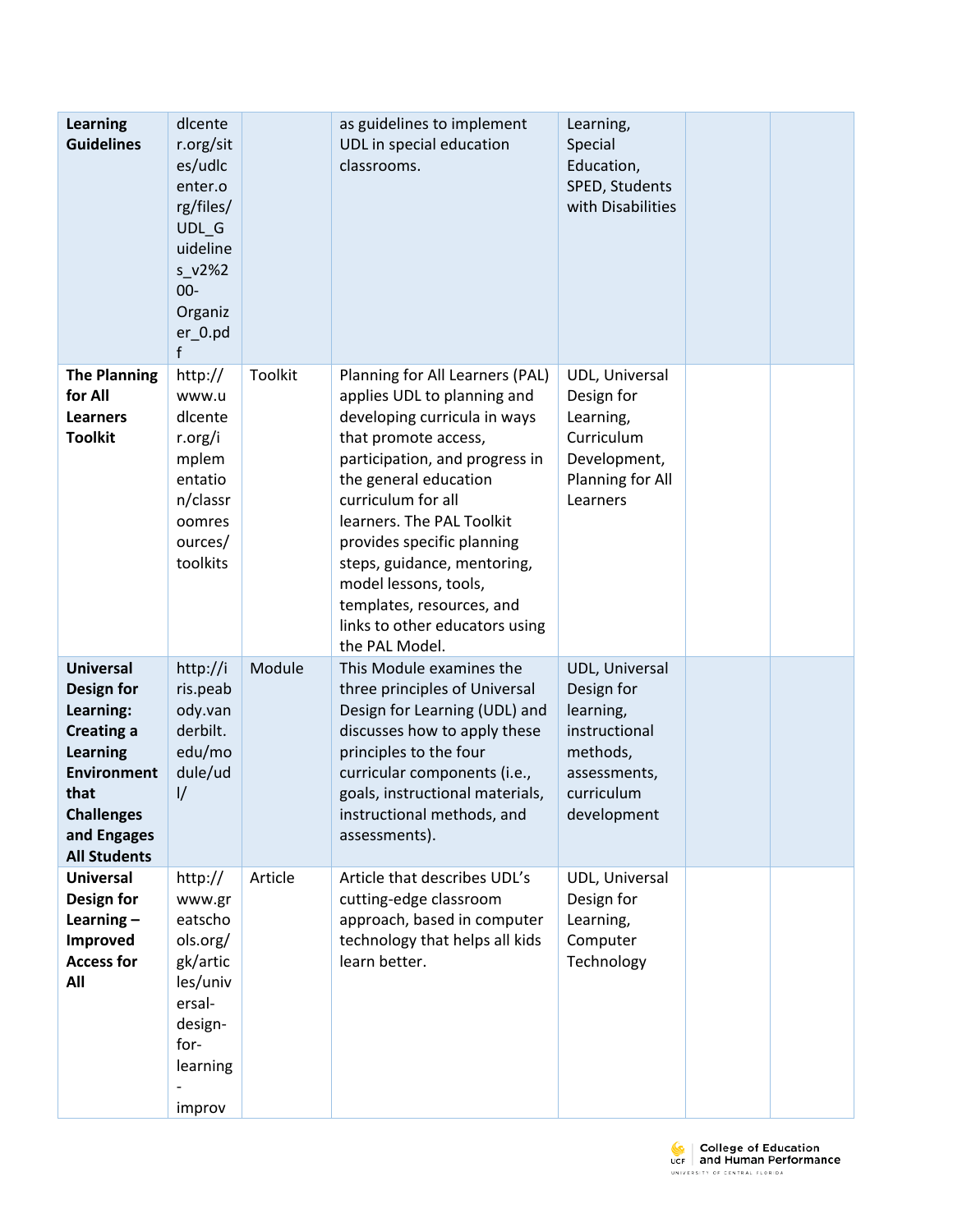|                                                                                                                                                                                                                                             | ed-<br>access-<br>for-all/                                                                                |         |                                                                                                                                                                                                                                                                                                                                                                                                                                                                                                                                                                                                                                                                                                                                                                                                                                                                                                                                                                |                                                                                                                                                      |  |
|---------------------------------------------------------------------------------------------------------------------------------------------------------------------------------------------------------------------------------------------|-----------------------------------------------------------------------------------------------------------|---------|----------------------------------------------------------------------------------------------------------------------------------------------------------------------------------------------------------------------------------------------------------------------------------------------------------------------------------------------------------------------------------------------------------------------------------------------------------------------------------------------------------------------------------------------------------------------------------------------------------------------------------------------------------------------------------------------------------------------------------------------------------------------------------------------------------------------------------------------------------------------------------------------------------------------------------------------------------------|------------------------------------------------------------------------------------------------------------------------------------------------------|--|
| <b>Universal</b><br><b>Design for</b><br>Learning and<br>the<br><b>Transition to</b><br>a More<br><b>Challenging</b><br><b>Academic</b><br><b>Curriculum:</b><br><b>Making it in</b><br><b>Middle</b><br><b>School and</b><br><b>Beyond</b> | http://<br>www.n<br>cset.org<br>/public<br>ations/<br>parent/<br><b>NCSETP</b><br>arent A<br>pr05.pd<br>f | Article | The transition from<br>elementary school to the<br>secondary system-middle<br>school and high school-is a<br>traumatic time for many<br>students and their families.<br>Any child can have difficulty<br>with the transition. However,<br>students with disabilities who<br>need accommodations or<br>adapted curricula-even<br>those who have had<br>successful elementary school<br>experiences-often have<br>more difficulty. With an<br>increased national focus on<br>standards based testing and<br>curriculum, students with<br>disabilities face even greater<br>challenges ahead. A new<br>approach to teaching and<br>learning can help middle and<br>secondary school teachers<br>more effectively<br>accommodate different<br>learning styles. This approach,<br>referred to as "universal<br>design," holds potential for<br>easing the transition to<br>middle school and helping all<br>students achieve academic<br>success in their secondary | UDL, Universal<br>Design for<br>Learning,<br>Middle School,<br>Transition,<br>Special<br>Education,<br>Students with<br>Disabilities,<br><b>SPED</b> |  |
| <b>Universal</b><br>Design to<br><b>Support</b><br><b>Access to</b><br>the General<br><b>Education</b><br><b>Curriculum</b>                                                                                                                 | https://<br>techtoo<br>Isforsuc<br>cess.wi<br>kispace<br>s.com/fi<br>le/view<br>/UDL+a                    | Article | school years.<br>This resource describes the<br>history, benefits, and<br>examples of Universal Design<br>in education.                                                                                                                                                                                                                                                                                                                                                                                                                                                                                                                                                                                                                                                                                                                                                                                                                                        | UDL, Universal<br>Design for<br>Learning, UDL<br>History, Access                                                                                     |  |

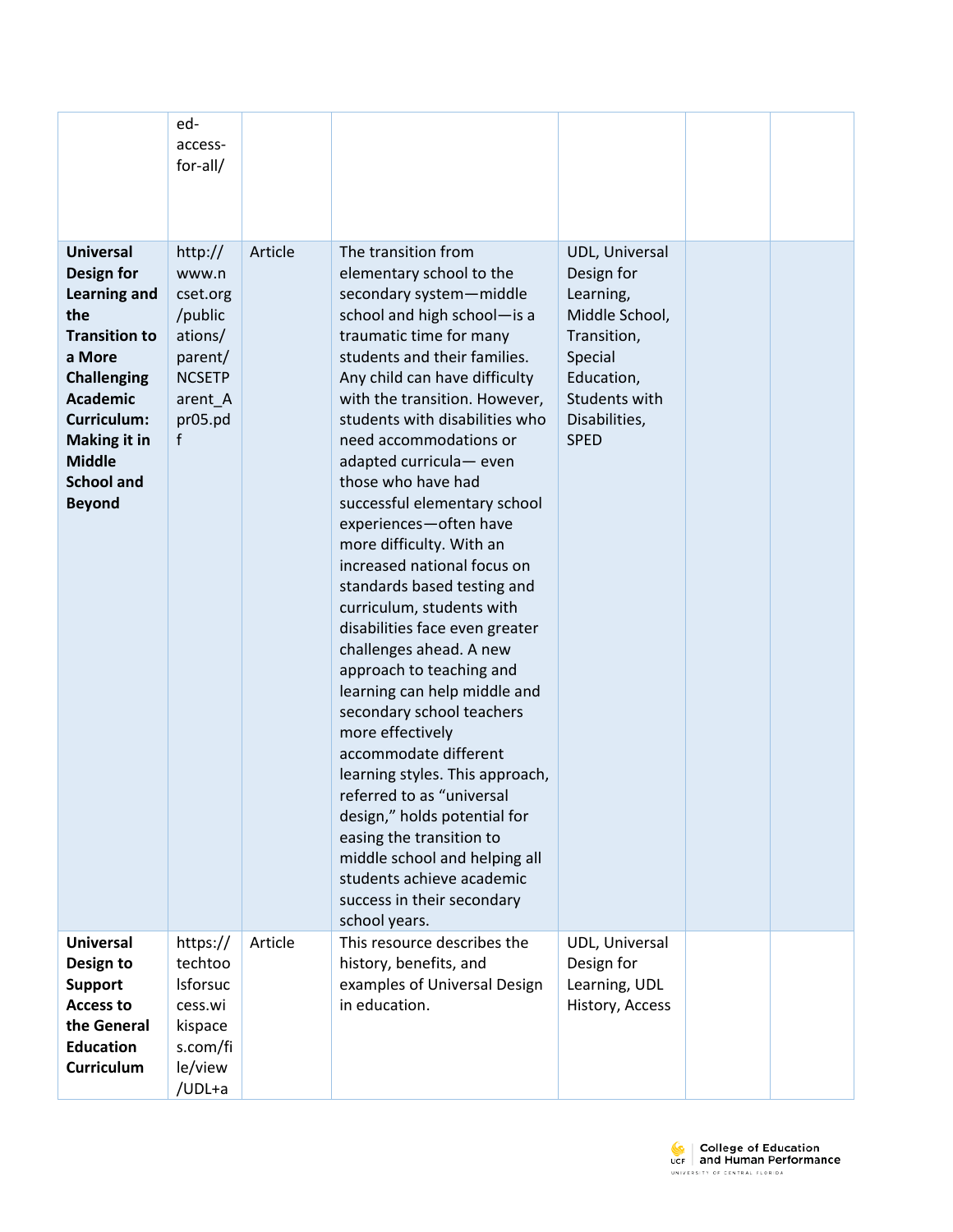|                                          | nd+the<br>+Gener<br>al+Curri<br>culum.p<br>df                                                          |         |                                                                                                                                                                                                                                                                                                                                                                                                                                                                                                                                                                                                                                  |                                                                                                                                                  |  |
|------------------------------------------|--------------------------------------------------------------------------------------------------------|---------|----------------------------------------------------------------------------------------------------------------------------------------------------------------------------------------------------------------------------------------------------------------------------------------------------------------------------------------------------------------------------------------------------------------------------------------------------------------------------------------------------------------------------------------------------------------------------------------------------------------------------------|--------------------------------------------------------------------------------------------------------------------------------------------------|--|
| <b>AT and UDL</b><br><b>Loan Library</b> | http://<br>www.at<br>udl.net/                                                                          | Library | As a part of Florida's MTSS<br>Projects, this online resource<br>library is designed to help<br>districts and schools<br>implement a universal,<br>differentiated core curriculum<br>based on the Florida<br>Standards. The assistive<br>technologies available in this<br>library can be used to identify<br>which technologies will best<br>support students with<br>disabilities to participate and<br>progress in this core<br>curriculum. The Universal<br>Design for Learning<br>technologies can be used to<br>identify effective,<br>instructional pedagogies that<br>support highly effective<br>learning environments. | UDL, Universal<br>Design for<br>Learning,<br>MTSS,<br>Curriculum<br>Development,<br>Florida,<br>Assistive<br>Technologies,<br>Core<br>Curriculum |  |
| AIM-AT-UDL<br>Implementat<br>ion Plan    | http://<br>www.tl<br>$C-$<br>mtss.co<br>m/asset<br>s/aim-<br>at-udl-<br>plan-<br>2014-<br>2015.p<br>df | Plan    | This Implementation Plan<br>addresses the alignment of<br>services and supports for<br>accessible instructional<br>materials, assistive<br>technology, and Universal<br>Design for Learning through<br>the state, regional, local, and<br>direct service levels.                                                                                                                                                                                                                                                                                                                                                                 | UDL, Universal<br>Design for<br>Learning,<br>Implementatio<br>n, Assistive<br>Technology, In-<br>Service, Florida                                |  |
| MTSS-DI-<br><b>UDL</b>                   | http://<br>www.tl<br>$C-$<br>mtss.co<br>m/asset<br>s/mtss-<br>di-<br>udl.pdf                           | Handout | This single page handout<br>provides a short list of some<br>of the core differences<br>between a multi-tiered<br>system of supports,<br>differentiated instruction, and<br>universal design for learning.                                                                                                                                                                                                                                                                                                                                                                                                                       | UDL, Universal<br>Design for<br>Learning,<br>MTSS,<br>Instruction, In-<br>Service, Florida                                                       |  |
| <b>Universal</b><br>Design for           | http://<br>www.tl                                                                                      | Graphic | This infographic gives a<br>big picture overview of                                                                                                                                                                                                                                                                                                                                                                                                                                                                                                                                                                              | UDL, Universal<br>Design for                                                                                                                     |  |

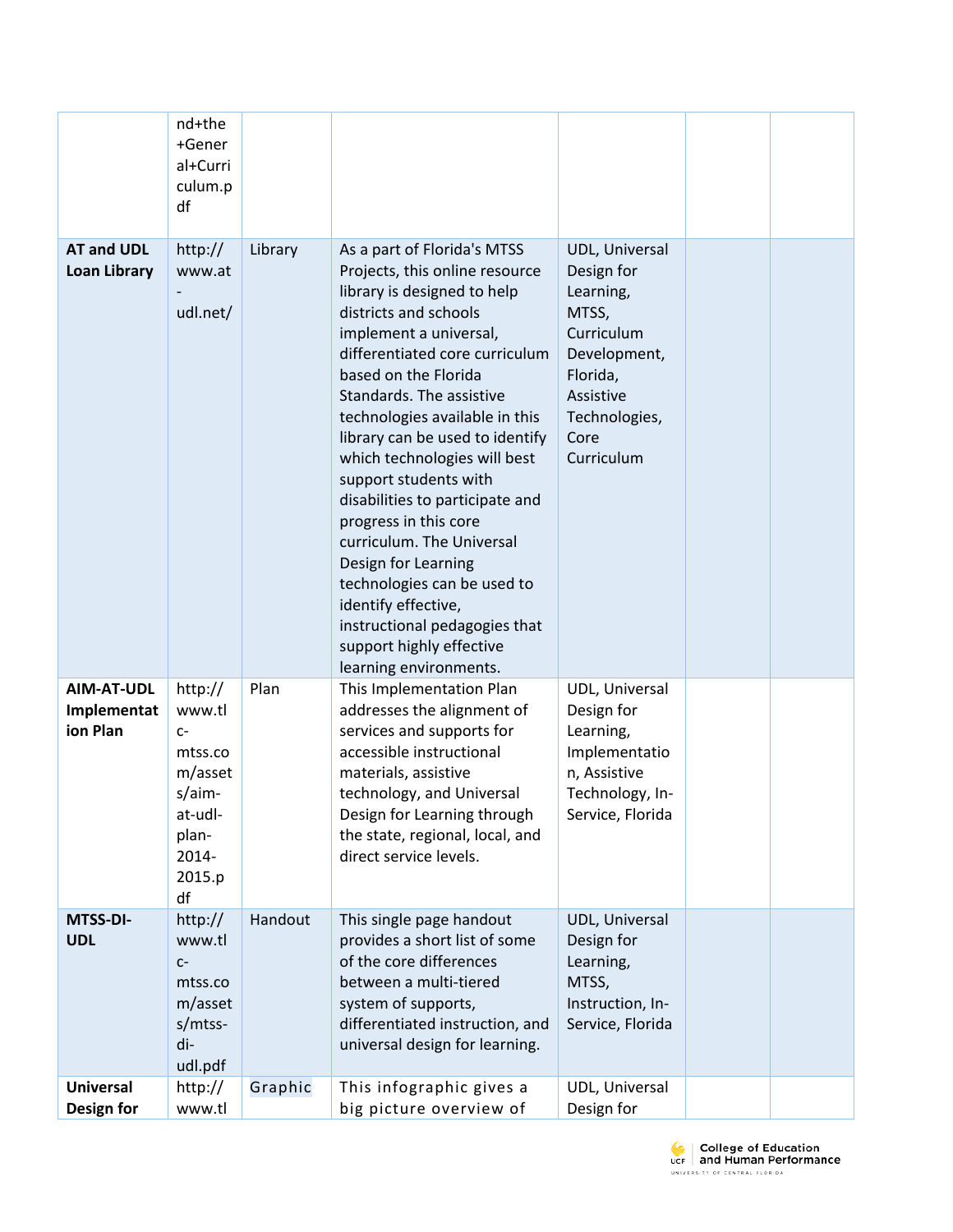| <b>Learning</b><br>Infographic<br><b>AT and UDL</b><br><b>Newsletter</b>                                                        | $C-$<br>mtss.co<br>m/asset<br>s/udl-<br>infogra<br>phic.jpg<br>http://b<br>it.ly/Rb                                                         | Newslette<br>r | the basic principles of<br>Universal Design for<br>Learning, along with<br>some online resources to<br>explore.<br>This newsletter is designed to<br>facilitate a statewide and                                                                                            | Learning,<br>Florida<br>UDL, Universal<br>Design for                                 |  |
|---------------------------------------------------------------------------------------------------------------------------------|---------------------------------------------------------------------------------------------------------------------------------------------|----------------|----------------------------------------------------------------------------------------------------------------------------------------------------------------------------------------------------------------------------------------------------------------------------|--------------------------------------------------------------------------------------|--|
|                                                                                                                                 | YqqT                                                                                                                                        |                | regional alignment of<br>accessible instructional<br>materials, assistive and<br>instructional technologies,<br>Universal Design for Learning<br>(UDL), and virtual learning to<br>support Florida's<br>implementation of a multi-<br>tiered system of supports<br>(MTSS). | Learning,<br>Florida, Virtual<br>Learning                                            |  |
| <b>Universal</b><br>Design for<br>Learning: A<br>Concise<br>Introductio<br>n (ACCESS<br>Colorado<br><b>State</b><br>University) | http://<br>access<br>projec<br>t.colos<br>tate.e<br>du/udl<br>/modu<br>les/udl<br>_intro<br>ductio<br>n/udl<br>concis<br>$e$ _intr<br>o.pdf | Article        | This resource describes<br>UDL and explains the<br>historical development,<br>foundational concepts,<br>transition from UD to<br>UDL, and benefits of the<br>framework.                                                                                                    | UDL, Universal<br>Design for<br>Learning, UDL<br>History                             |  |
| <b>How Do You</b><br><b>Teach? A</b><br><b>UDL</b><br><b>Checklist</b><br>(ACCESS<br>Colorado<br><b>State</b><br>University)    | http://a<br>ccesspr<br>oject.co<br>lostate.<br>edu/udl<br>/docum<br>ents/ho<br>$w_d$ do $y$<br>ou_teac<br>h_chec<br>klist.pdf               | Checklist      | This checklist provides a<br>series of questions to assess<br>teachers' use of UDL in the<br>classroom environment.                                                                                                                                                        | UDL, Universal<br>Design for<br>Learning,<br>Classroom<br>Environment,<br>In-Service |  |
| From<br>Theory to<br><b>Practice:</b><br><b>UDL "Quick</b>                                                                      | http://<br>access<br>projec<br>t.colos                                                                                                      | Handout        | This handout outlines three<br>key concepts and their<br>objectives, materials,<br>teaching and assessment                                                                                                                                                                 | UDL, Universal<br>Design for<br>Learning,                                            |  |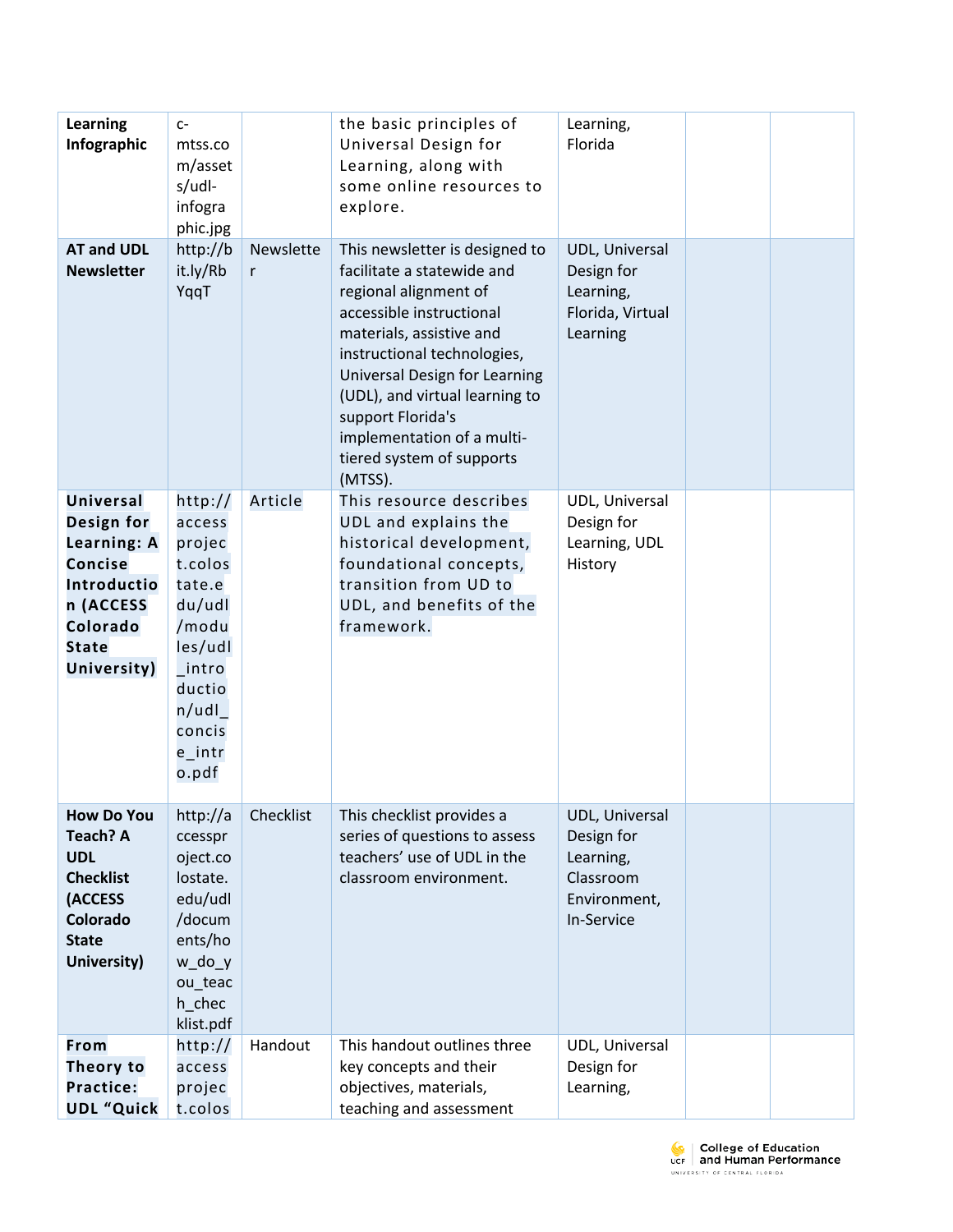| Tips"            | tate.e   |        | methods within the UDL         | Assessment, In- |  |
|------------------|----------|--------|--------------------------------|-----------------|--|
| (ACCESS          | du/udl   |        | framework.                     | Service         |  |
| Colorado         | /docu    |        |                                |                 |  |
| <b>State</b>     | ments    |        |                                |                 |  |
| University)      | /udl_q   |        |                                |                 |  |
|                  | uick_ti  |        |                                |                 |  |
|                  | ps.pdf   |        |                                |                 |  |
|                  | How to   |        |                                |                 |  |
| <b>UDL</b>       |          | Module | These technical modules        | UDL, Universal  |  |
| <b>Technical</b> | univers  |        | provide tutorials on creating  | Design for      |  |
| <b>Modules</b>   | ally     |        | accessible course materials    | Learning,       |  |
| (ACCESS          | design:  |        | that are universally designed, | Accessibility,  |  |
| Colorado         |          |        | so that all students benefit   | In-Service      |  |
| <b>State</b>     | Microso  |        | when they are given multiple   |                 |  |
| University)      | ft       |        | ways to take in new            |                 |  |
|                  | Word:    |        | information, express their     |                 |  |
|                  | http://a |        | comprehension, and become      |                 |  |
|                  | ccesspr  |        | engaged in learning.           |                 |  |
|                  | oject.co |        |                                |                 |  |
|                  | lostate. |        |                                |                 |  |
|                  | edu/udl  |        |                                |                 |  |
|                  | /modul   |        |                                |                 |  |
|                  | es/wor   |        |                                |                 |  |
|                  | d/mol    |        |                                |                 |  |
|                  | word.p   |        |                                |                 |  |
|                  | hp       |        |                                |                 |  |
|                  |          |        |                                |                 |  |
|                  | Microso  |        |                                |                 |  |
|                  | ft       |        |                                |                 |  |
|                  | PowerP   |        |                                |                 |  |
|                  | oint:    |        |                                |                 |  |
|                  | http://a |        |                                |                 |  |
|                  | ccesspr  |        |                                |                 |  |
|                  | oject.co |        |                                |                 |  |
|                  | lostate. |        |                                |                 |  |
|                  | edu/udl  |        |                                |                 |  |
|                  | /modul   |        |                                |                 |  |
|                  | es/pow   |        |                                |                 |  |
|                  | erpoint  |        |                                |                 |  |
|                  | /mod_p   |        |                                |                 |  |
|                  | pt.php   |        |                                |                 |  |
|                  | -Adobe   |        |                                |                 |  |
|                  |          |        |                                |                 |  |
|                  | PDF:     |        |                                |                 |  |
|                  | http://a |        |                                |                 |  |
|                  | ccesspr  |        |                                |                 |  |
|                  | oject.co |        |                                |                 |  |
|                  | lostate. |        |                                |                 |  |
|                  | edu/udl  |        |                                |                 |  |
|                  | /modul   |        |                                |                 |  |

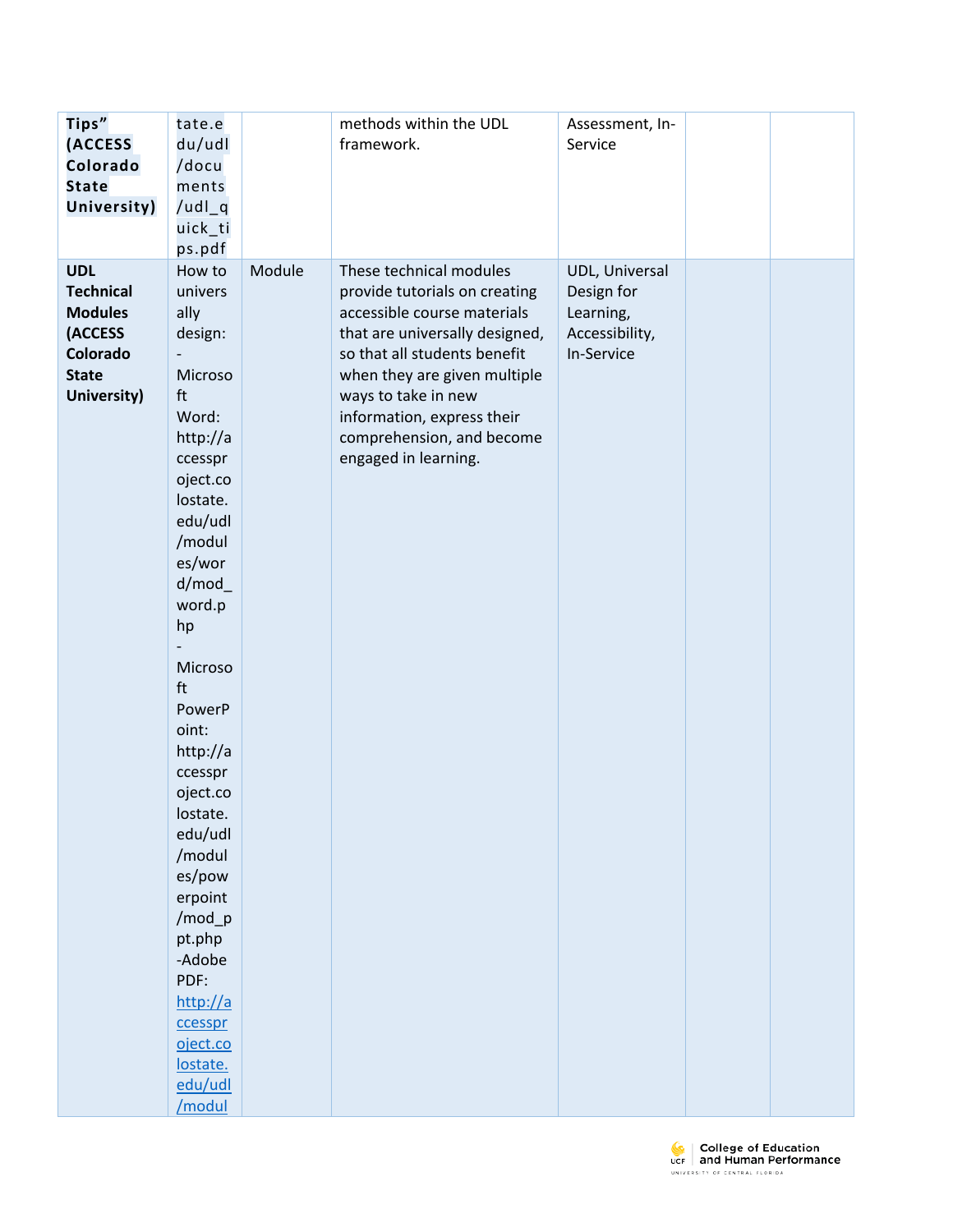|                  | es/pdf/                  |       |                               |                |  |
|------------------|--------------------------|-------|-------------------------------|----------------|--|
|                  | mod p                    |       |                               |                |  |
|                  |                          |       |                               |                |  |
|                  | df.php                   |       |                               |                |  |
|                  | -HTML:                   |       |                               |                |  |
|                  | http://a                 |       |                               |                |  |
|                  | ccesspr                  |       |                               |                |  |
|                  |                          |       |                               |                |  |
|                  | oject.co                 |       |                               |                |  |
|                  | lostate.                 |       |                               |                |  |
|                  | edu/udl                  |       |                               |                |  |
|                  | /modul                   |       |                               |                |  |
|                  | es/html                  |       |                               |                |  |
|                  |                          |       |                               |                |  |
|                  | /mod_h                   |       |                               |                |  |
|                  | tml.php                  |       |                               |                |  |
|                  | -E-text:                 |       |                               |                |  |
|                  | http://a                 |       |                               |                |  |
|                  | ccesspr                  |       |                               |                |  |
|                  |                          |       |                               |                |  |
|                  | oject.co                 |       |                               |                |  |
|                  | lostate.                 |       |                               |                |  |
|                  | edu/udl                  |       |                               |                |  |
|                  | /modul                   |       |                               |                |  |
|                  | es/etex                  |       |                               |                |  |
|                  |                          |       |                               |                |  |
|                  | t/mod                    |       |                               |                |  |
|                  | etext.p                  |       |                               |                |  |
|                  | hp                       |       |                               |                |  |
|                  | $\overline{\phantom{a}}$ |       |                               |                |  |
|                  | Multim                   |       |                               |                |  |
|                  |                          |       |                               |                |  |
|                  | edia:                    |       |                               |                |  |
|                  | http://a                 |       |                               |                |  |
|                  | ccesspr                  |       |                               |                |  |
|                  | oject.co                 |       |                               |                |  |
|                  | lostate.                 |       |                               |                |  |
|                  |                          |       |                               |                |  |
|                  | edu/udl                  |       |                               |                |  |
|                  | /modul                   |       |                               |                |  |
|                  | es/mult                  |       |                               |                |  |
|                  | imedia/                  |       |                               |                |  |
|                  | mod m                    |       |                               |                |  |
|                  | ultimed                  |       |                               |                |  |
|                  |                          |       |                               |                |  |
|                  | ia.php                   |       |                               |                |  |
|                  |                          |       |                               |                |  |
| <b>Best</b>      | http://a                 | Video | This video, available free of | UDL, Universal |  |
| <b>Practices</b> | ccesspr                  |       | charge from the ACCESS        | Design for     |  |
| through          | oject.co                 |       | professional development      | Learning,      |  |
| <b>Universal</b> | lostate.                 |       | initiative at Colorado State  | Professional   |  |
|                  |                          |       |                               |                |  |
| Design for       | edu/udl                  |       | University, provides          | Development,   |  |
| Learning         | /video/i                 |       | information on imbedding      | Pre-Service    |  |
| Video            | ndex.cf                  |       | Universal Design for Learning |                |  |
| <b>(ACCESS</b>   | ${\sf m}$                |       | (UDL) into faculty            |                |  |
| Colorado         |                          |       | development and teaching      |                |  |
|                  |                          |       |                               |                |  |

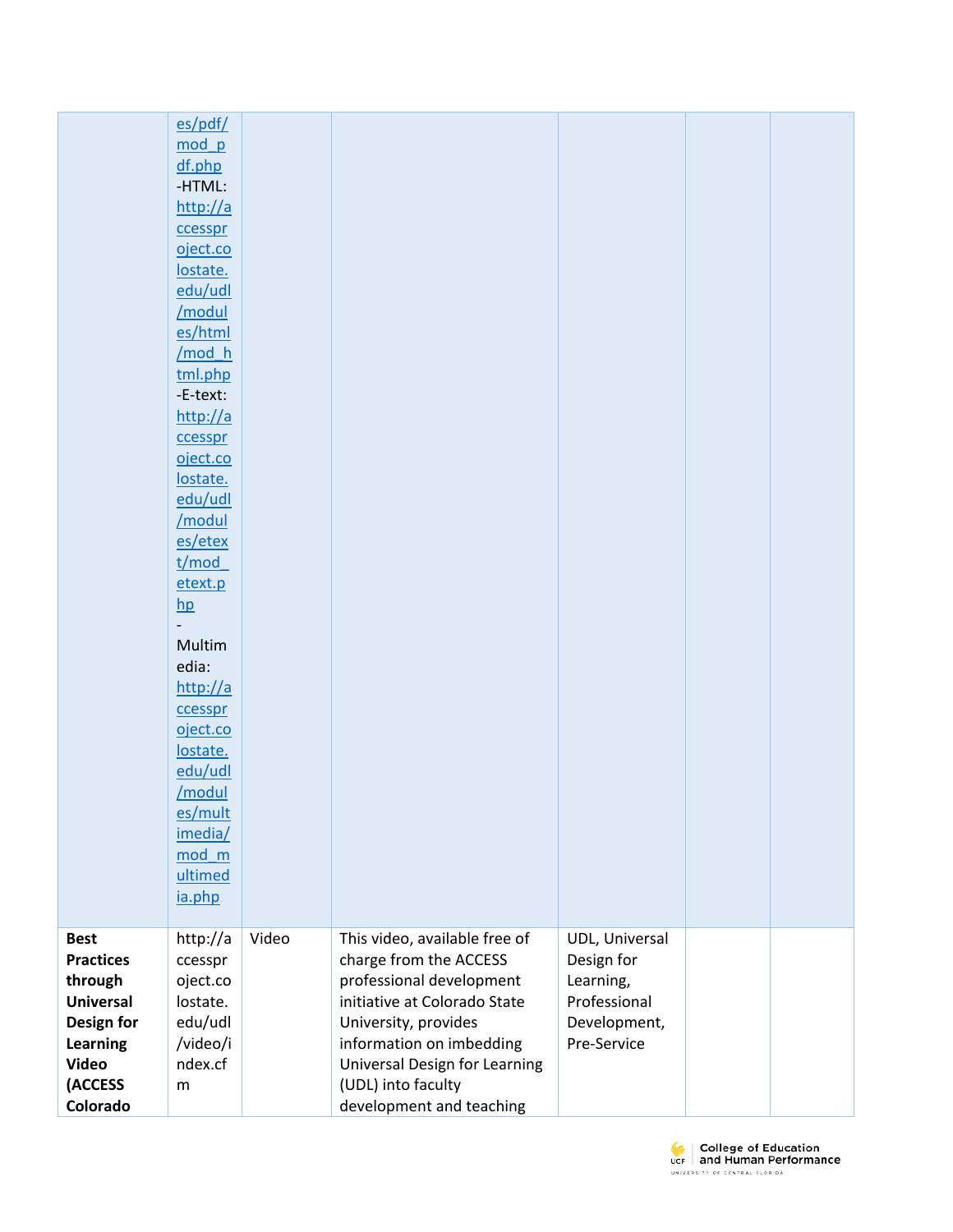| <b>State</b><br>University)                                                                                              |                                                                                                                                         |                | practices. Faculty members<br>discuss practical strategies for<br>implementing UDL in their<br>classrooms.                                                                                                                                                                                                                                                                                                                                                                                                                                                                                                                                                                       |                                                                                        |  |
|--------------------------------------------------------------------------------------------------------------------------|-----------------------------------------------------------------------------------------------------------------------------------------|----------------|----------------------------------------------------------------------------------------------------------------------------------------------------------------------------------------------------------------------------------------------------------------------------------------------------------------------------------------------------------------------------------------------------------------------------------------------------------------------------------------------------------------------------------------------------------------------------------------------------------------------------------------------------------------------------------|----------------------------------------------------------------------------------------|--|
| <b>A Practical</b><br><b>Reader in</b><br><b>Universal</b><br><b>Design for</b><br><b>Learning</b>                       | http://h<br>epg.org<br>/hep-<br>home/b<br>ooks/a-<br>practica<br>I-<br>reader-<br>in-<br>univers<br>$al-$<br>design-<br>for-<br>learnin | <b>Book</b>    | In this first UDL Reader, Anne<br>Meyer and David H. Rose<br>bring together a collection of<br>articles on the practical,<br>classroom dimensions of the<br>UDL revolution in education.                                                                                                                                                                                                                                                                                                                                                                                                                                                                                         | UDL, Universal<br>Design for<br>Learning, Pre-<br>Service, In-<br>Service              |  |
| <b>Universal</b><br>Design for<br>Learning:<br>Implementat<br>ion in Six<br>Local<br><b>Education</b><br><b>Agencies</b> | http://<br>www.n<br>asdse.o<br>rg/Port<br>als/O/D<br>ocumen<br>ts/UDLI<br>mplem<br>entatio<br>ninSixLE<br>As.pdf                        | Article        | This analysis includes a<br>working definition of UDL that<br>incorporates the theoretical<br>framework developed by<br>CAST and the architectural<br>concepts of universal design<br>described by the Center for<br>Universal Design. It also<br>includes information from<br>staff representing six local<br>education agencies in five<br>states who were interviewed<br>to gather information about<br>UDL practices, successes and<br>challenges. Findings are<br>reported in the following<br>areas: policies and practices;<br>systemic issues; practical<br>application; supports and<br>influences; benefits;<br>challenges; future directions;<br>and recommendations. | UDL, Universal<br>Design for<br>Learning, Pre-<br>Service, UDL<br>Policy               |  |
| <b>CAST UDL</b><br><b>Book Builder</b>                                                                                   | http://b<br>ookbuil<br>der.cast<br>.org/                                                                                                | Online<br>Tool | The UDL Book Builder is a free<br>tool designed to create, read,<br>and share engaging digital<br>books that build reading skills<br>for students. This Web-based<br>tool provides background<br>information about UDL and<br>model books. The tool also                                                                                                                                                                                                                                                                                                                                                                                                                         | UDL, Universal<br>Design for<br>Learning, In-<br>Service,<br>Curriculum<br>Development |  |

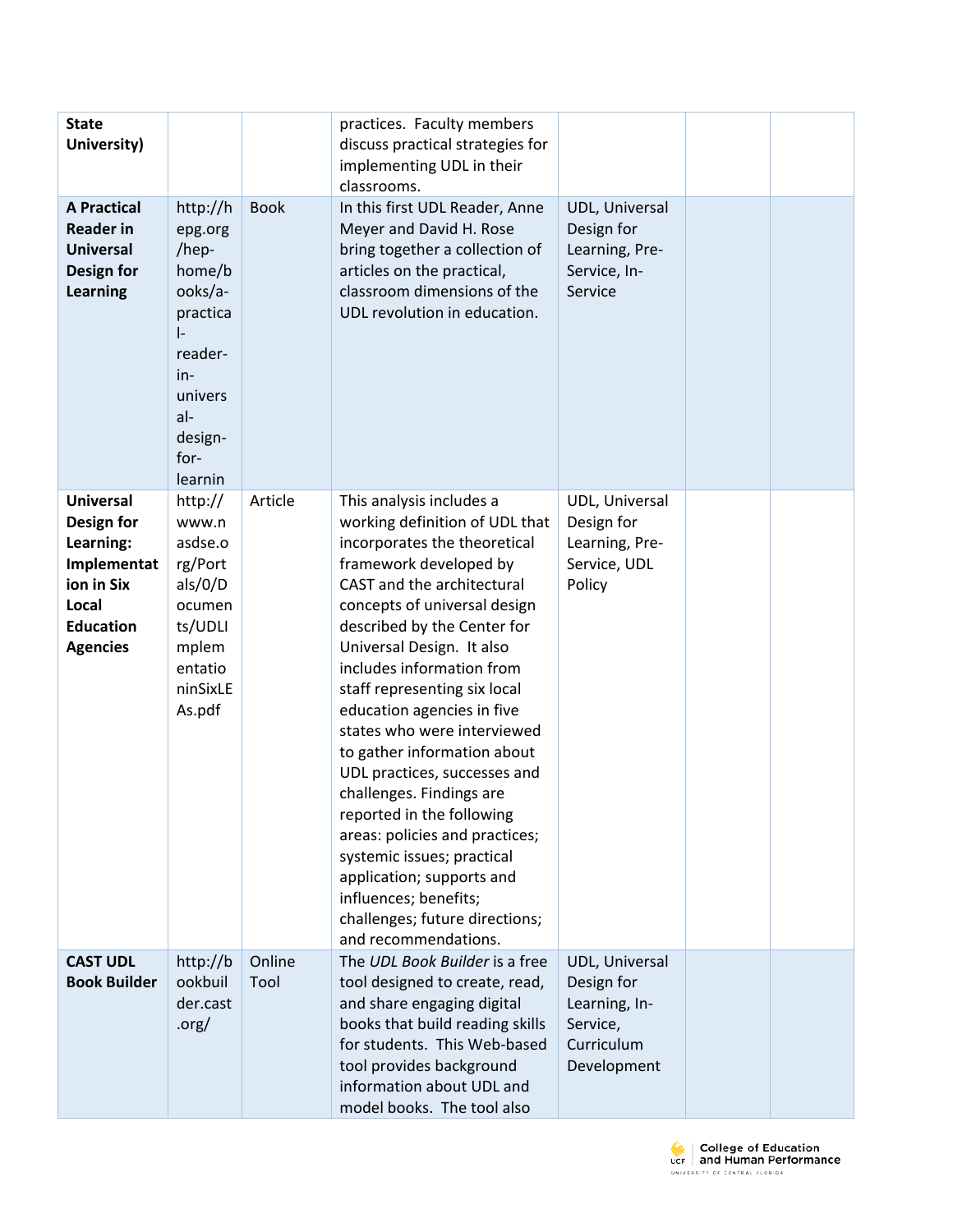|                                                                          |                                                                  |        | provides a guided online<br>system through which<br>teachers, parents, and<br>students can create their own<br>digital books and share them<br>through the online Shared<br>Book Library. Additionally,<br>the tool contains tips for<br>writers and illustrators, and<br>sections that provide ideas<br>for creating engaging books<br>and using UDL to reach<br>different kinds of learners.                                                                                                                                                                                                                                                                                                                                                                                                                                                                                                                                                   |                                                                                                                             |  |
|--------------------------------------------------------------------------|------------------------------------------------------------------|--------|--------------------------------------------------------------------------------------------------------------------------------------------------------------------------------------------------------------------------------------------------------------------------------------------------------------------------------------------------------------------------------------------------------------------------------------------------------------------------------------------------------------------------------------------------------------------------------------------------------------------------------------------------------------------------------------------------------------------------------------------------------------------------------------------------------------------------------------------------------------------------------------------------------------------------------------------------|-----------------------------------------------------------------------------------------------------------------------------|--|
| <b>CEEDAR</b><br>Course<br><b>Enhancemen</b><br>t Module -<br><b>UDL</b> | http:// $c$<br>eedar.e<br>ducatio<br>n.ufl.ed<br>u/cems<br>/udl/ | Module | This CEM was created to be a<br>tool for pre-service and in-<br>service educators who want<br>to learn about how the<br>Universal Design for Learning<br>framework can be used to<br>make curriculum design and<br>classroom instruction<br>accessible for all students.<br>There are two major sections<br>in this CEM. The first section<br>introduces Universal Design in<br>architecture and product<br>design, and illustrates how<br>these ideas influenced the<br>educational movement that<br>has become Universal Design<br>for Learning (UDL). Learner<br>variability, which is the<br>scientific foundation of UDL,<br>is also introduced in the first<br>section. The first section also<br>includes an interactive<br>journey through the<br>principles and guidelines that<br>make up the UDL framework.<br>The final section provides the<br>participants with an<br>opportunity to integrate the<br>framework into their lessons | UDL, Universal<br>Design for<br>Learning,<br>Curriculum<br>Development,<br>Curriculum<br>Design,<br>Instruction,<br>Florida |  |
| <b>CEEDAR</b><br>Innovation<br>Configuratio<br>n - Universal             | http:// $c$<br>eedar.e<br>ducatio<br>n.ufl.ed                    | Tool   | and classroom practice.<br>This paper features an<br>innovation configuration (IC)<br>matrix that can guide teacher<br>preparation professionals in                                                                                                                                                                                                                                                                                                                                                                                                                                                                                                                                                                                                                                                                                                                                                                                              | UDL, Universal<br>Design for<br>Learning,<br>Florida,                                                                       |  |

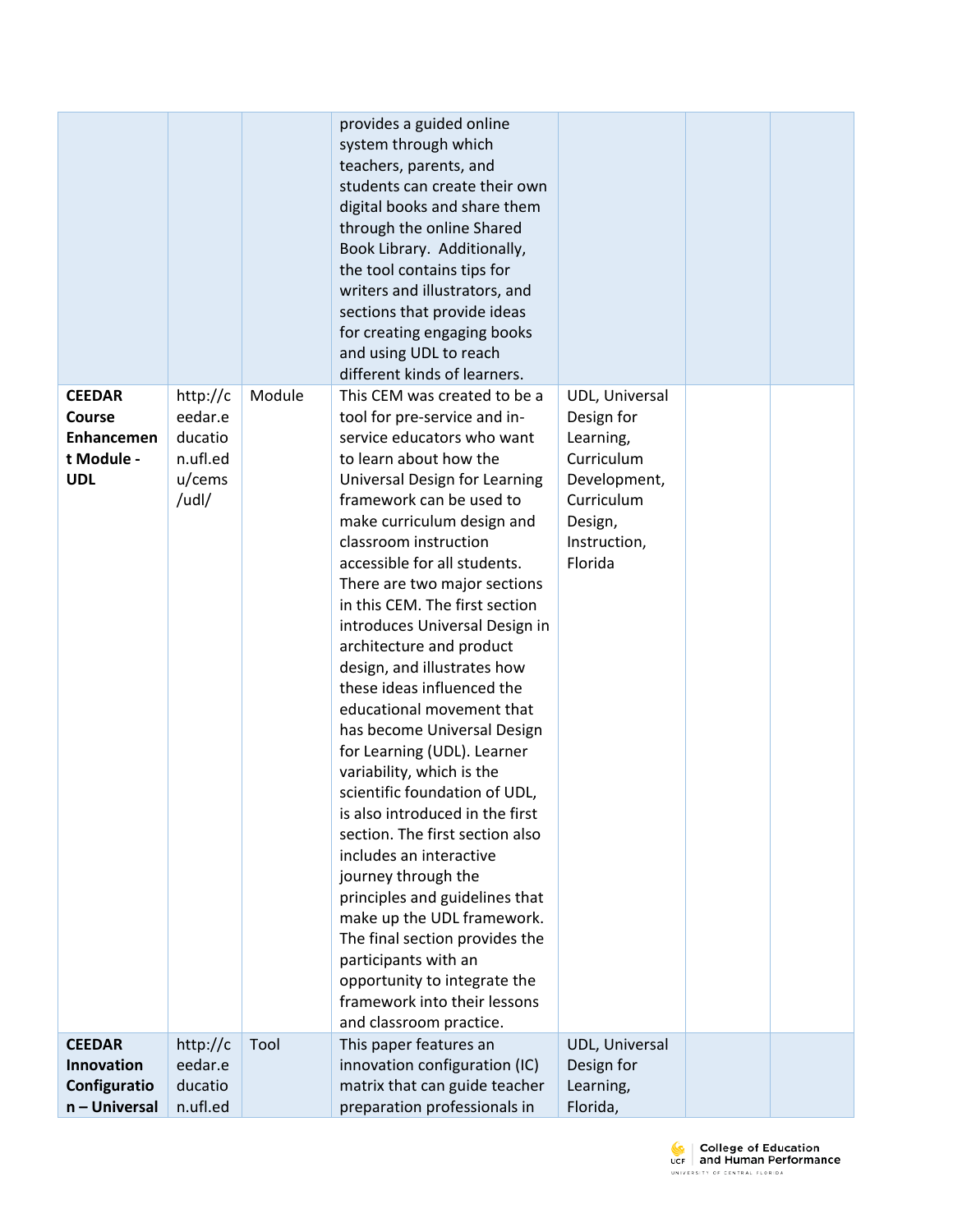| Design for<br>Learning:<br>Recommend<br>ations for<br><b>Teacher</b><br>Preparation<br>and<br>Professional<br>Developmen<br>t | $u/wp$ -<br>content<br>/upload<br>s/2014/<br>08/IC-<br>7 FINA<br>$L_08-$<br>$27 -$<br>14.pdf                            |                 | the development of<br>appropriate Universal Design<br>for Learning (UDL) content.                                                                                                                                                                                                                                                                                                                                                                                      | Professional<br>Development,<br>Pre-Service                                                              |  |
|-------------------------------------------------------------------------------------------------------------------------------|-------------------------------------------------------------------------------------------------------------------------|-----------------|------------------------------------------------------------------------------------------------------------------------------------------------------------------------------------------------------------------------------------------------------------------------------------------------------------------------------------------------------------------------------------------------------------------------------------------------------------------------|----------------------------------------------------------------------------------------------------------|--|
| <b>Universal</b><br>Design and<br><b>ELLs with</b><br><b>Disabilities</b><br>(NCEO)                                           | http://<br>www.c<br>ehd.um<br>n.edu/<br>NCEO/T<br>opicAre<br>as/ELLs<br>/UnivD<br>esign/u<br>nivdesi<br>gntopic.<br>htm | Web<br>Resource | This webpage from the<br>National Center on<br><b>Educational Outcomes</b><br>(NCEO) provides an overview,<br>FAQ and resources on<br><b>Universal Design and ELLs</b><br>with Disabilities.                                                                                                                                                                                                                                                                           | UDL, Universal<br>Design for<br>Learning, ELL,<br>English<br>Language<br>Learner                         |  |
| <b>Universal</b><br><b>Design</b><br>Online<br><b>Manual</b><br>(NCEO)                                                        | http://<br>www.c<br>ehd.um<br>$n$ .edu/n<br>ceo/UD<br>manual<br>/default<br>.html                                       | Tool            | This tool outlines steps that<br>states can take to ensure<br>universal design of<br>assessments. The<br>recommendations can be<br>used for both computer and<br>paper-based assessments.<br>The National Center on<br><b>Educational Outcomes</b><br>(NCEO) recommends that<br>states follow the steps<br>provided in chronological<br>order. Including any step in<br>the design and review of tests<br>may improve the design<br>features of a state<br>assessment. | UDL, Universal<br>Design for<br>Learning,<br>Assessment, In-<br>Service                                  |  |
| <b>Florida</b><br>Consortium<br>Postseconda<br>ry Education<br>and<br><b>Universal</b><br>Design for                          | http://fl<br>consorti<br>umudl.<br>net/                                                                                 | Module          | By using techniques described<br>in this module, you will<br>discover students who once<br>struggled to learn become<br>more engaged and leave with<br>a deeper understanding of<br>the course content.                                                                                                                                                                                                                                                                | UDL, Universal<br>Design for<br>Learning,<br>Course<br>Content,<br>Curriculum<br>Development,<br>Florida |  |

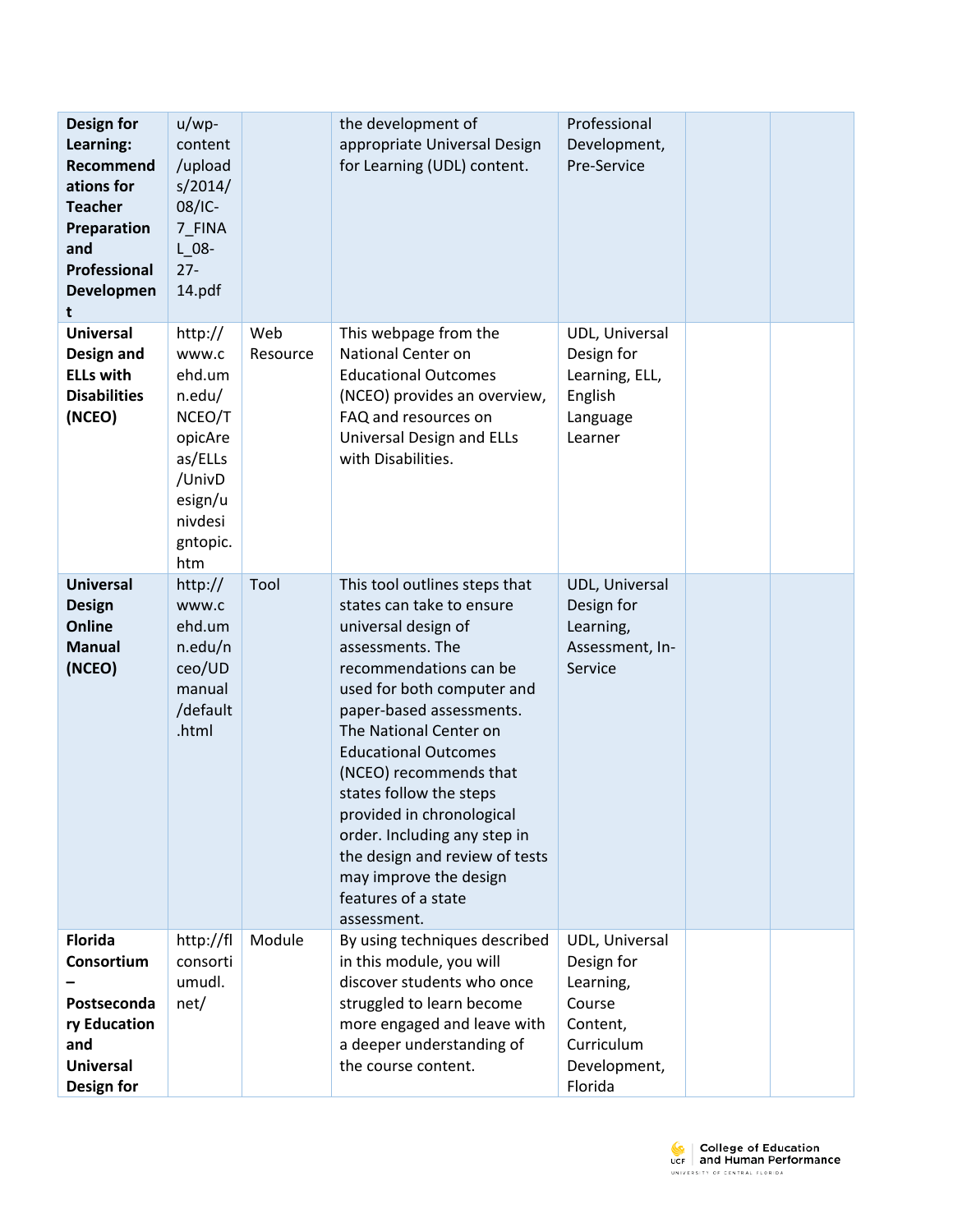| <b>Learning</b><br><b>Module</b>                          |                                                                                                                               |                 |                                                                                                                                                                                                                                                                                        |                                                                                                                       |  |
|-----------------------------------------------------------|-------------------------------------------------------------------------------------------------------------------------------|-----------------|----------------------------------------------------------------------------------------------------------------------------------------------------------------------------------------------------------------------------------------------------------------------------------------|-----------------------------------------------------------------------------------------------------------------------|--|
| <b>CAST UDL</b><br><b>Studio</b>                          | http://u<br>dlstudio<br>.cast.or<br>g/                                                                                        | Web<br>Resource | This resource allows anyone<br>to make universally designed<br>educational materials with<br>levels of learning support.                                                                                                                                                               | <b>UDL, Universal</b><br>Design for<br>Learning,<br>Instructional<br>Materials,<br>Curriculum<br>Development          |  |
| <b>CAST UDL</b><br><b>Exchange</b>                        | http://u<br>dlexcha<br>nge.cas<br>t.org/h<br>ome                                                                              | Web<br>Resource | Enables preK-23 educators to<br>create, mix and share<br>instructional resources based<br>on UDL and aligned to the<br><b>Common Core State</b><br>Standards.                                                                                                                          | UDL, Universal<br>Design for<br>Learning,<br>Instructional<br>Materials for<br>Learning,<br>Curriculum<br>Development |  |
| <b>CAST UDL</b><br><b>Curriculum</b><br><b>Self-Check</b> | http://u<br>dlselfch<br>eck.cast<br>.org/                                                                                     | Web<br>Resource | This site can be used to help<br>apply UDL principles in your<br>teaching to reach and engage<br>students. You can learn about<br>UDL, check your curriculum,<br>or explore resources for ideas<br>on how to build options and<br>flexibility into each element<br>of your curriculum. | UDL, Universal<br>Design for<br>Learning,<br>Instructional<br>Materials,<br>Curriculum<br>Development                 |  |
| <b>UDL Editions</b>                                       | http://u<br>dleditio<br>ns.cast.<br>org/                                                                                      | Web<br>Resource | Publicized by Google around<br>the world, UDL Editions is a<br>model for presenting classic<br>texts from world literature in<br>a flexible online interface<br>with just-in-time,<br>individualized supports for<br>struggling and expert readers<br>alike.                           | UDL, Universal<br>Design for<br>Learning,<br>Reading                                                                  |  |
| <b>CAST Science</b><br>Writer                             | http://s<br>ciencew<br>riter.cas<br>t.org/w<br>elcome;<br>jsession<br>id=1954<br>FD2794<br>932B7E<br>67EA61<br>603E4D<br>7CDE | Web Tool        | A web-based writing tool that<br>scaffolds the process of<br>composing science-class and<br>lab reports                                                                                                                                                                                | UDL, Universal<br>Design for<br>Learning,<br>Science,<br>Instructional<br>Materials,<br>Curriculum<br>Development     |  |